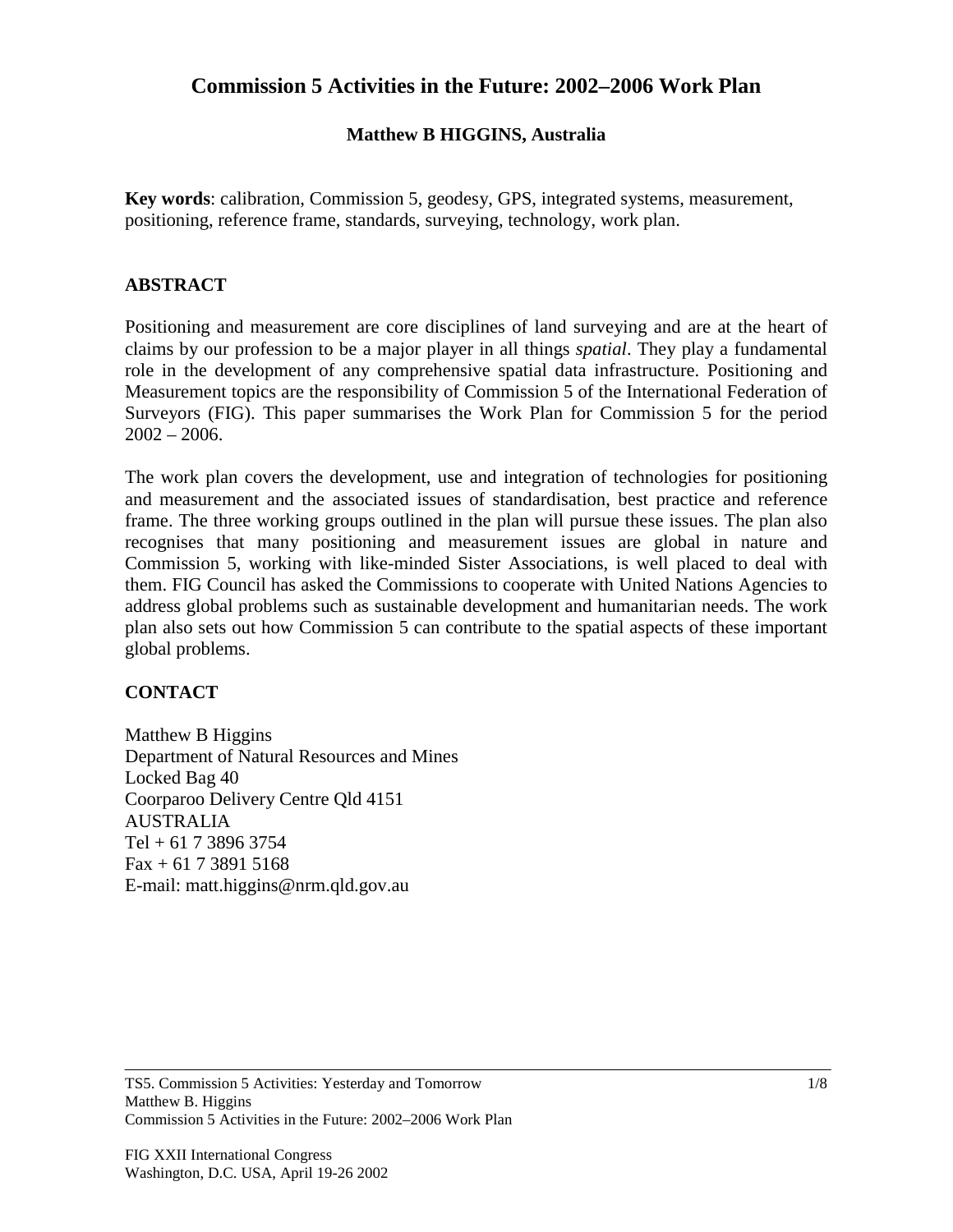# **Commission 5 Activities in the Future: 2002–2006 Work Plan**

### **Matthew B HIGGINS, Australia**

### **1. INTRODUCTION**

Commission 5 of the International Federation of Surveyors (FIG) is responsible for the topics of Positioning and Measurement. This paper summarises the Work Plan for Commission 5 for the period 2002 – 2006. Full versions of all Commission work plans are maintained on the FIG web site (www.fig.net).

### **2. TERMS OF REFERENCE**

- The science of measurement (instrumentation, methodology and guidelines).
- The acquisition of accurate and reliable survey data related to the position, size and shape of natural and artificial features of the earth and its environment and including variation with time.

### **3. MISSION STATEMENT**

- − Focus on modern technologies and technical developments and assist individual surveyors, through guidelines and recommendations, to choose and utilise those methods, technologies and instruments that are most appropriate to different applications.
- − Follow technical developments through collaboration with other FIG commissions and other international organisations; participation in appropriate meetings; and the preparation of appropriate publications.
- − Support research and development and stimulate new ideas in the fields of expertise represented within the Commission.
- − Collaborate with manufacturers on the improvement of instrumentation and associated software.
- − Present and promote the work of the commission and its working groups on an on-going basis at FIG working weeks and other relevant technical meetings and in appropriate FIG and other media.

#### **4. GENERAL**

This work plan covers the development, use and integration of technologies for positioning and measurement and the associated standardisation, best practice and fundamental reference frame issues. Many of the issues are global in nature and Commission 5, working with likeminded Sister Associations, is well placed to deal with them. FIG Council has also asked the Commissions to cooperate with United Nations Agencies to address global problems such as sustainable development and humanitarian needs. The disciplines covered by Commission 5 are at the heart of delivering solutions for the spatial aspects of these important global problems. Specific activities aimed at developing countries include examination of Low Cost

TS5. Commission 5 Activities: Yesterday and Tomorrow Matthew B. Higgins Commission 5 Activities in the Future: 2002–2006 Work Plan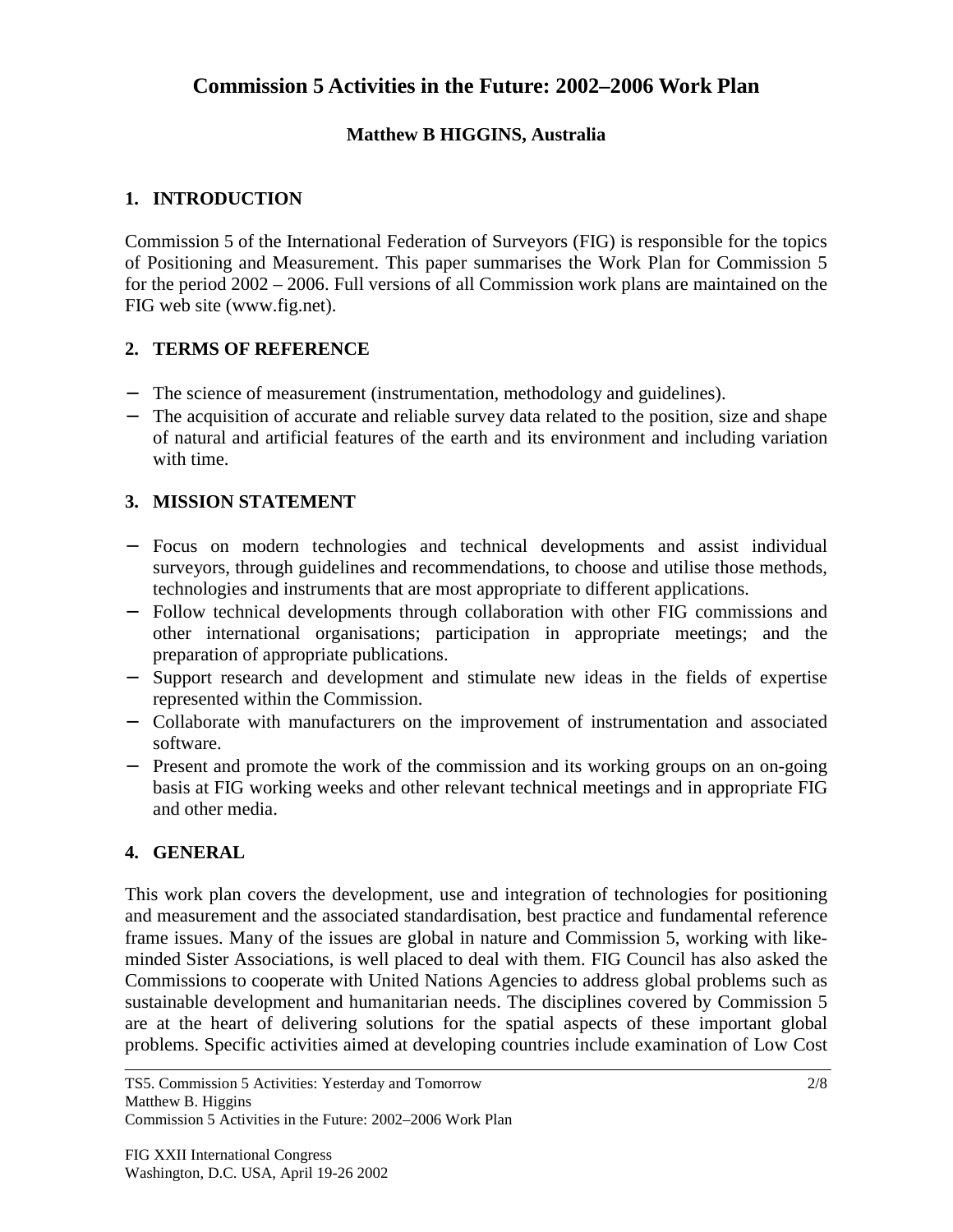Surveying Technologies and contribution to appropriate Continuing Professional Development programs.

## **5. WORKING GROUPS**

## **5.1 Working Group 5.1 – Standards, Quality Assurance and Calibration**

## 5.1.1 Policy Issues

- − Influence the development of standards affecting positioning and measurement instruments and methods, in collaboration with the FIG task force on standards and through participation in the relevant technical committees (TCs) of the International Standards Organisation (ISO) and other appropriate bodies.
- − Acceptance controls, quality assurance and certification and their impact on the surveying profession.
- − Checking and calibration of measuring instruments.
- − Assist other Commission Working Groups to implement Standards from ISO TC211 as appropriate.

## 5.1.2 Specific Project(s)

- − Present and promote the use of standards and guidelines to the surveying community.
- − Establish guidelines and recommendations for specific instruments.
- − Guidelines and Recommendations for the ISO Guide to Uncertainty of Measurements.
- − Review Standards coming from ISO TC211 for relevance to Positioning and Measurement.

# **5.2 Working Group 5.2 – Reference Frame in Practice**

## 5.2.1 Policy Issues

This is a continuation of the previous WG5.5 but includes some of the work of the previous WG5.2. Policy Issues include the following:

- − Work to bring together all organisations involved in defining or using reference frames to develop common approaches and avoid duplication. Such organisations include FIG, IAG, ISO, groups of national mapping agencies, other influential national agencies (such as the US DoD's NIMA) and alliances of commercial organisations (such as Open GIS Consortium and the European Petroleum Survey Group).
- − Provide background technical information on relevant issues written in a way that is accessible to the surveying practitioners.
- − Develop an inventory of approaches to reference frame issues in different countries (including transformation methodologies) that is accessible to surveying practitioners.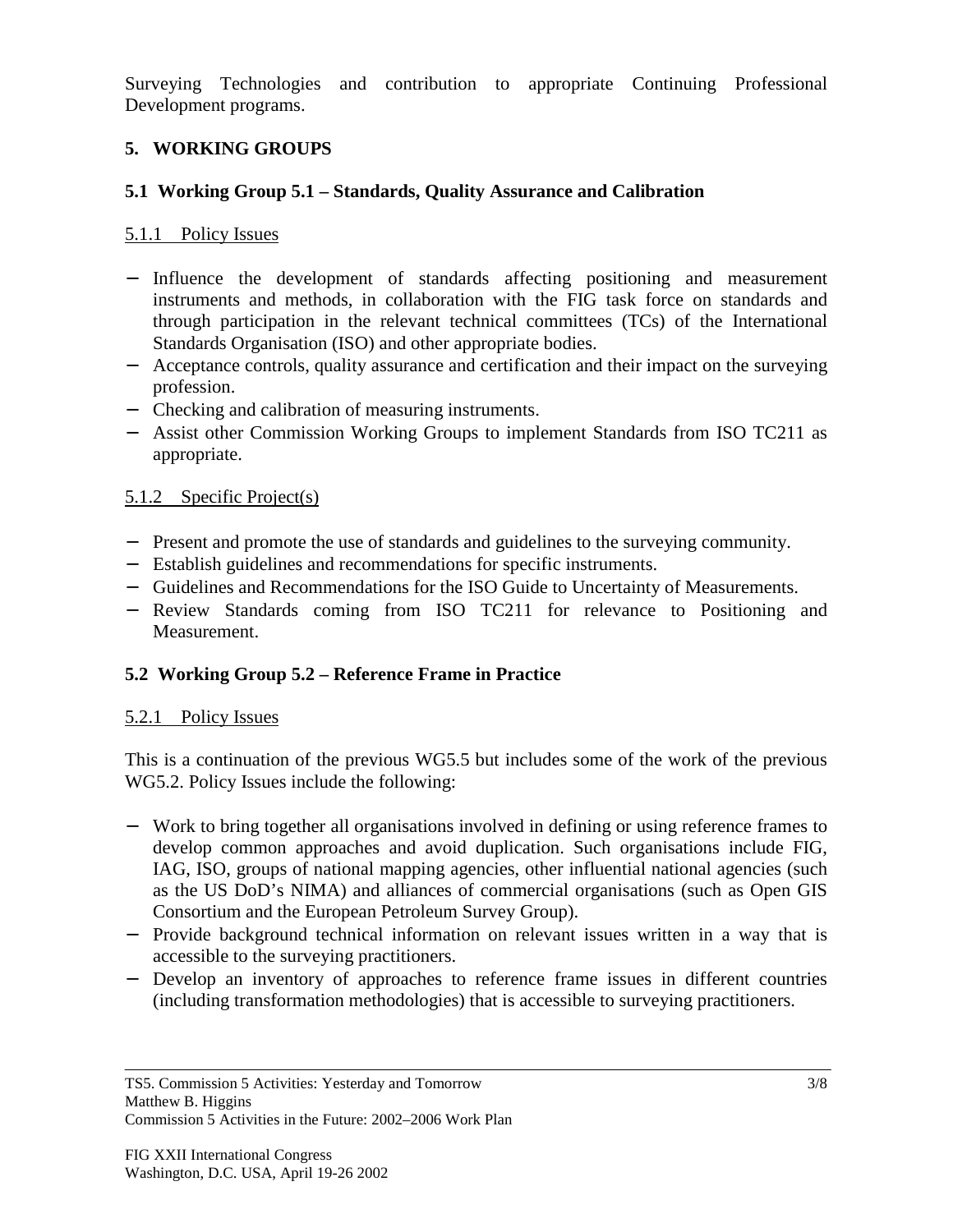- − Examine how surveying practitioners are changing how they access the reference frame, through less emphasis on networks of ground monuments and more emphasis on GNSS base stations.
- − Examine the increased use of GNSS for height determination and the use of geoid models etc for connection to local height datums.
- − Examine the increasing role of aerial and space based imagery in the realisation of reference frames.

### 5.2.2 Specific Project(s)

- − Contribute to convening of a workshop of all organisations involved in defining or using reference frames to develop common approaches and avoid duplication.
- − Continue development of Technical Fact Sheets that briefly explain basic concepts, practical applications and issues and which summarise the activities of organisations with specific responsibilities in the field.
- − Continue development of Local Information Sheets to describe the current situation in individual countries. Emphasis is on the provision of a brief background with contact information and to be a conduit between practising surveyors and the information they require.
- − Ensure terminology used in above publications conform to and give substance to the relevant Standards coming from ISO TC211.

## **5.3 Working Group 5.3 – Integrated Positioning, Navigation and Mapping Systems**

### 5.3.1 Policy Issues

- − While this is a new focus, it includes the topics covered by the previous Working Groups 5.3 and 5.4 and extends to cover technology generally.
- − Issues associated with ongoing and rapid developments in Integrated Positioning, Navigation, and Mapping systems, including performance and applications of such systems and guidelines for their use.
- − Ensuring FIG input to planning associated with programs of GPS Modernisation and GNSS Development.

## 5.3.2 Specific Project(s)

- − Report on the development, possibilities and limitations of new technologies.
- − Prepare guidelines for practitioners on making the best use of systems to achieve the results required for particular applications.
- − Develop FIG input to GPS Modernisation and GNSS Development.
- − Collaborate with other Commissions and other international organisations (including IAG and ISPRS) and with equipment, software and service providers.
- − Continue commitment to relevant inter-disciplinary events including the series of Symposia on Mobile Mapping (joint with IAG and ISPRS).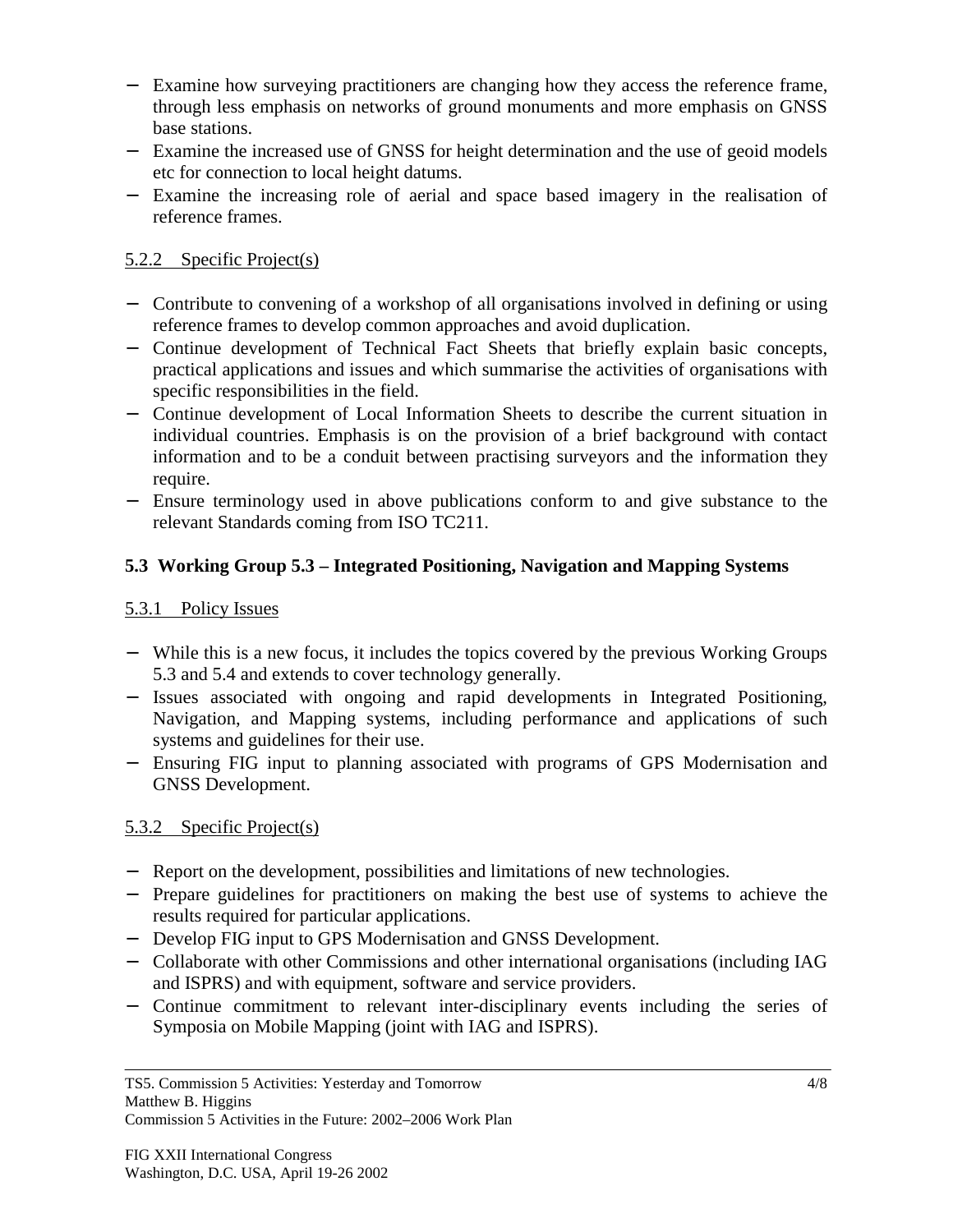### **6. CO-OPERATION WITH SISTER ASSOCIATIONS**

Commission 5 is committed to cooperation with Sister Associations, especially those with which FIG has a Memorandum of Understanding. Commission 5 has specific liaison interest with the International Association of Geodesy (IAG) and the International Society for Photogrammetry and Remote Sensing (ISPRS). The Commission 5 Steering Committee will ensure that Working Group activities and Commission 5 events further these goals of cooperation with Sister Associations.

## **7. CO-OPERATION WITH THE UNITED NATIONS AGENCIES**

Commission 5 is committed to cooperation with United Nations Agencies. Targeting of activities, events and publications of the Commission will contribute to United Nations goals such as assistance to developing countries and sustainable development. Other activities (outlined in the next Section) will also contribute. Commission 5 will work with other Commissions on topics aimed at Developing Countries such as Low Cost Surveying Technology and appropriate Continuing Professional Development programs.

# **8. OTHER ACTIVITIES**

## **8.1 Inter-Commission Activities**

Commission 5 will be involved in Joint Working Groups (JWG) on:

- − *Low Cost Surveying Technology and Techniques for Developing Countries*. Joint with Commissions 3 and 7 and led by Commission 5. The JWG will concentrate initially on a dedicated technical session at an appropriate symposium or Working Week and ensure broad circulation of outcomes and papers. The topic will then be assessed to see if a full JWG work plan is warranted for the longer term.
- − *Location Based Services*. Joint with Commission 3 and led by Commission 3.
- − *Ocean Governance*. This topic deals with the management of rights and responsibilities in marine areas. Joint with Commissions 4 and 7 and led by Commission 4.

## **8.2 Continuing Professional Development**

Commission 5 will also work with Commission 2 to contribute to Continuing Professional Development Programs for FIG member organisations, especially in developing countries where the resources may not be available locally.

## **8.3 Special Topic Activities**

Commission 5 will also undertake special topic activities as required. The topics will be those identified as important for the Commission or for the over-arching priorities of FIG Council and its Work Plan but that do not warrant a full Working Group. The activities may take the form of special publications, conference sessions or dedicated workshops on the topics and which one or two key people can be invited to pursue.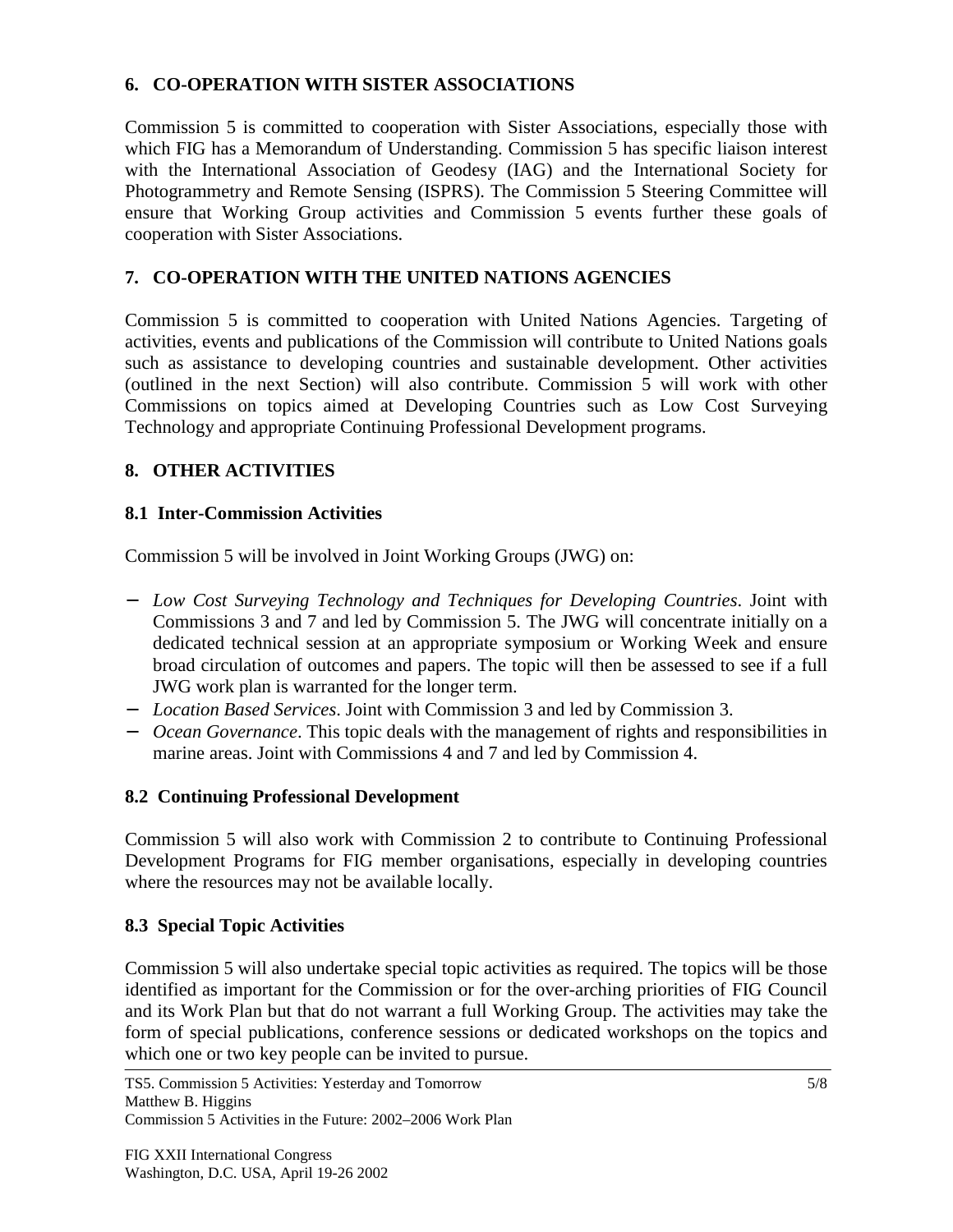Commission 5 will make its contribution to the FIG World Report on Best Practices launched by the Council in its work plan for 2003–2006.

#### **8.4 Liaison with Equipment, Software and Service Providers**

Commission 5 will continue to build relationships with Equipment, Software and Service Providers to ensure relevant standards and best practices are incorporated into new products.

#### **8.5 Steering Committee**

As in the previous term, there will be a Steering Committee to set direction and oversee the general management of the Commission. It will be made up of all Working Group Chairs (as Commission Vice-Chairs, in line with the emerging FIG structural arrangements) and will be led by the Commission Chair.

#### **8.6 Communications**

Commission 5 will develop and maintain a web page with linkages to other relevant web pages to keep commission delegates, other FIG members, users of surveying services and the public involved in and informed about the work of the Commission.

## **9. CALENDAR OF EVENTS**

The Events in the Calendar below have been classified according to the type of Commission 5 involvement as follows:

- − FIG WW: The main meetings each year for Commission 5 Delegates and for the Steering Committee will occur at the FIG Working Week or Congress.
- − Strategic FIG Event: FIG Council sees these as events for furthering its strategies. These often involve liaison with United Nations. Given that the Working Weeks are concentrated in the Mediterranean region in 2003, 2004 and 2005, Commission 5 will also concentrate effort toward FIG Events in other regions (see below) and encourage participation of Delegates in those regions. As many Steering Committee members as possible will also be encouraged to participate in those events.
- − C5 Event: These are directly associated with Commission 5 Working Groups.
- − Inter-Commission Event: Event that furthers Inter-Commission cooperation and has Commission 5 involvement.
- − Liaison Events: These further Commission 5 goals for Liaison and will be attended by the Commission Chair or an appropriate member of the Steering Committee.
- − UN Committees on GIS: Commission 5 is also interested in developing better liaison with UN Committees on GIS and their Working Groups which deal with issues of relevance to Commission 5 (eg Geodesy Working Group). Many of these Committees and their Working Groups have annual meetings but have not been included below. While it would difficult for Commission 5 officers to attend all such events, an effort will be made to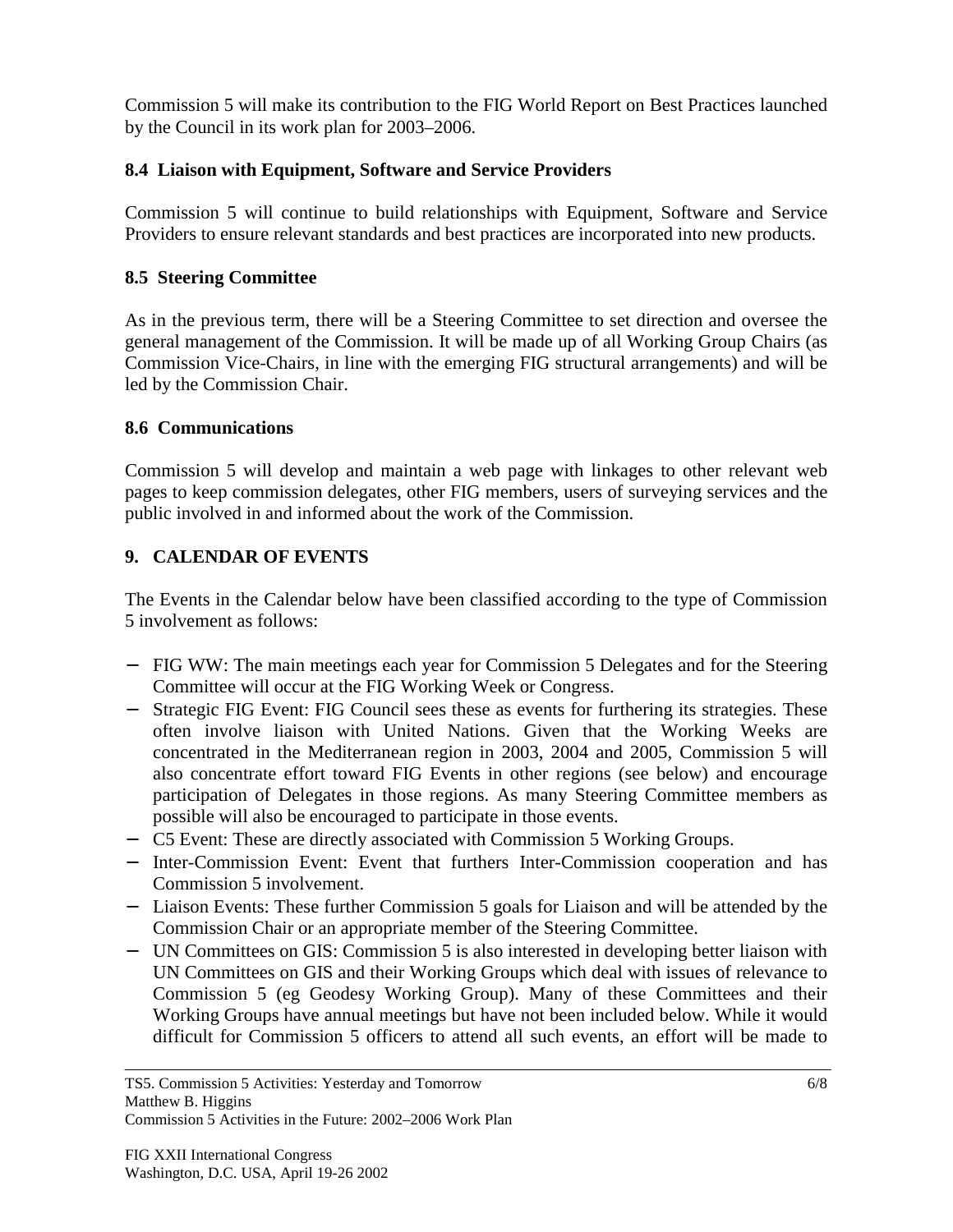establish some liaison and to attend a subset of meetings. Of particular interest are those Committees covering developing countries, including:

- − African Spatial Data Infrastructure Initiative Africa SDI, CODI
- − Permanent Committee on GIS Infrastructure for Asia & the Pacific PCGIAP
- − Permanent Committee on SDI for the Americas PC IDEA.

#### **2002**

- − GIS'02 International Symposium on Geographic Information Systems, 23-26 September, Istanbul, Turkey (Inter-Commission Event)
- − Workshop on Reference Frame in Practice (see WG5.2 Work Plan above), probably in France in late 2002 (C5 and Liaison Event).

### **2003**

- − International Seminar on Development of Land Management in the Mekong Region, February, Phnom Penh, Cambodia (Strategic FIG Event)
- − FIG Working Week and XXVI General Assembly, 19–23 May, Eilat, Israel (FIG WW)
- − IUGG 23rd General Assembly, June July 2003, Sapporo, Japan (Liaison Event)
- − 4th International Conference on Mobile Mapping Technology, Mid-August, Kuming, China (C5 Event)
- − Conference for the Arab and Francophone Countries in Morocco in October 2003 / 2004 (Strategic FIG Event)
- − The 7th South East Asian Surveyors Congress, 3-7 November, Hong Kong, China (Liaison Event).

#### **2004**

- − FIG Working Week and XXVII General Assembly, 23-28 May, Athens, Greece (FIG WW)
- − XX ISPRS Congress, 12-23 July, Istanbul, Turkey (Liaison Event)
- − Conference in Colombia, October (This may be an Inter-Commission Event or it may develop as the Strategic FIG Event for 2004)
- − Commission 5 convened event on Applications of Permanent GPS/GNSS Networks, in late 2004 in Brisbane, Australia. Ideally, this will be joint with IAG. (C5 and Liaison Event).

#### **2005**

- − FIG Working Week and XXVIII General Assembly, 7-12 May, Cairo, Egypt (FIG WW)
- − Possibly Africa (Strategic FIG Event).

#### **2006**

− FIG XXIII Congress and XXIX General Assembly, August - September, Munich, Germany (FIG WW).